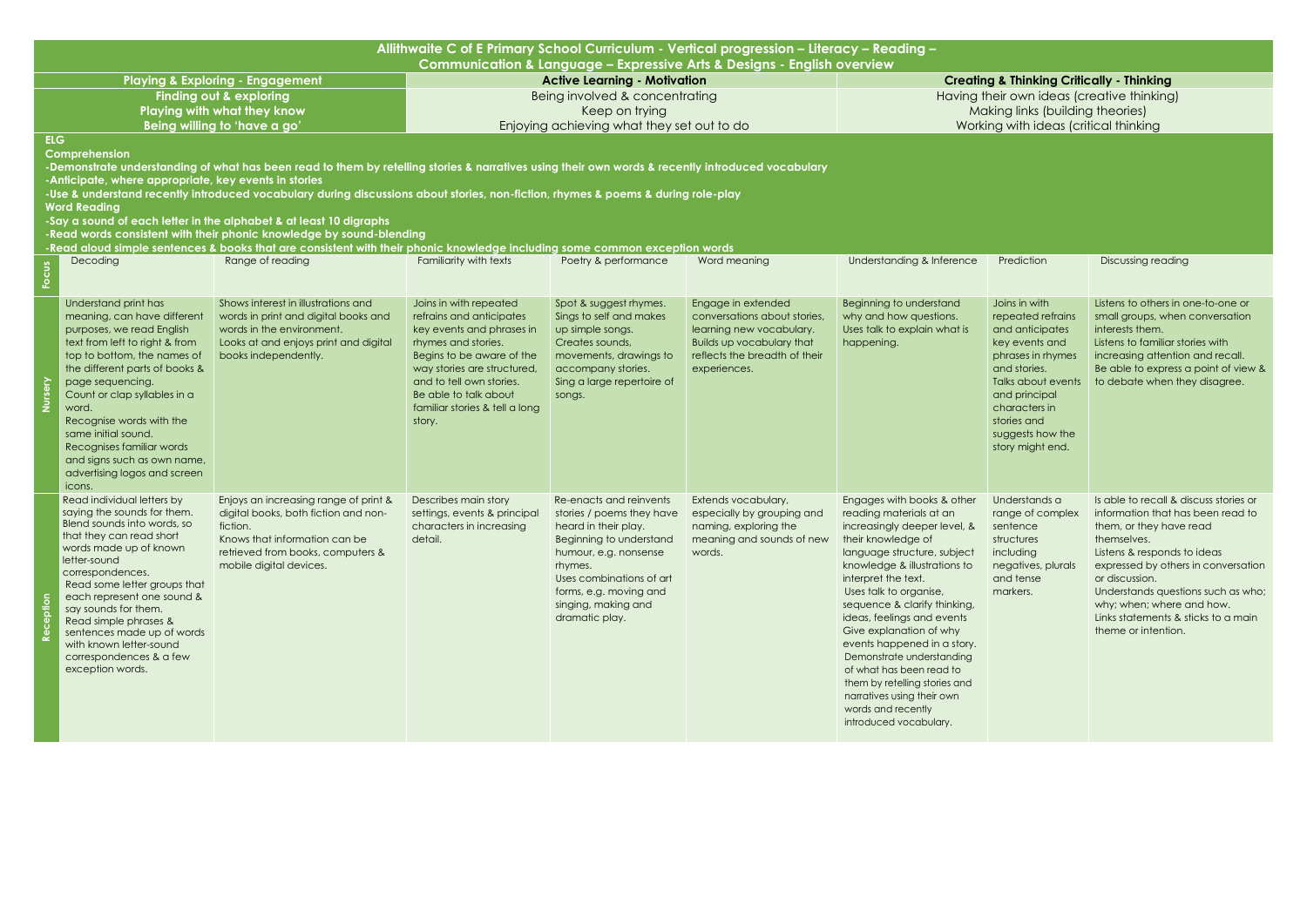|                          | Apply phonic knowledge to<br>decode words.<br>Speedily read all 40+ letters<br>/groups for 40+ phonemes<br>Read accurately by blending<br>taught GPC.<br>Read common exception<br>words.<br>Read common suffixes (-s, -<br>es, -ing, -ed, etc.)<br>Read multi-syllable words<br>containing taught GPCs<br>Read contractions and<br>understanding use of<br>apostrophe.<br>Read aloud phonically-<br>decodable texts.                                                                                                                | Listening to and discussing a wide<br>range of poems, stories and non-<br>fiction at a level beyond that at<br>which they can read independently.<br>Being encouraged to link what they<br>read or hear to their own<br>experiences.                                                       | Becoming very familiar with<br>key stories, fairy stories and<br>traditional tales, retelling<br>them and considering their<br>particular characteristics.<br>Recognising and joining in<br>with predictable phrases.   | Learning to appreciate<br>rhymes and poems, and<br>to recite some by heart.                                                                                                                                 | Discussing word meanings,<br>linking new meanings to<br>those already known.                                                                                                                                   | Drawing on what they<br>already know or on<br>background information<br>and vocabulary provided by<br>the teacher.<br>Checking that the text<br>makes sense to them as they<br>read and correcting<br>inaccurate reading.<br>Discussing the significance<br>of the title and events.                                                                                                                                                                                                                                 |
|--------------------------|-------------------------------------------------------------------------------------------------------------------------------------------------------------------------------------------------------------------------------------------------------------------------------------------------------------------------------------------------------------------------------------------------------------------------------------------------------------------------------------------------------------------------------------|--------------------------------------------------------------------------------------------------------------------------------------------------------------------------------------------------------------------------------------------------------------------------------------------|-------------------------------------------------------------------------------------------------------------------------------------------------------------------------------------------------------------------------|-------------------------------------------------------------------------------------------------------------------------------------------------------------------------------------------------------------|----------------------------------------------------------------------------------------------------------------------------------------------------------------------------------------------------------------|----------------------------------------------------------------------------------------------------------------------------------------------------------------------------------------------------------------------------------------------------------------------------------------------------------------------------------------------------------------------------------------------------------------------------------------------------------------------------------------------------------------------|
| $\mathbf{\Omega}$<br>ēar | To continue to apply<br>phonic knowledge and<br>skills as the route to<br>decode words until<br>automatic<br>decoding has become<br>embedded and reading is<br>fluent.<br>To read accurately by<br>blending the sounds in<br>words that contain the<br>graphemes taught so far,<br>especially recognising<br>alternative sounds for<br>graphemes.<br>To accurately read most<br>words of two or more<br>syllables.<br>To read most words<br>containing common<br>suffixes.                                                          | To recognise that non-fiction books<br>are often structured in different<br>ways.<br>Listen to, discussing and expressing<br>views about a wide range of<br>contemporary and classic poetry,<br>stories and non-fiction at a level<br>beyond that at which they can read<br>independently. | <b>Become increasingly</b><br>familiar with and retelling a<br>wider range of stories, fairy<br>stories and traditional<br>tales.<br>Recognise simple recurring<br>literary language in stories<br>and poetry.          | To continue to build up<br>a repertoire of poems<br>learnt by heart,<br>appreciating these and<br>reciting some with<br>appropriate intonation<br>to make the meaning<br>clear.                             | To discuss and clarify the<br>meanings of words, linking<br>new meanings to known<br>vocabulary.<br>To discuss their favourite<br>words and phrases.                                                           | Making inferences on the<br>basis of what is being said<br>and done.<br>To predict what might<br>happen on the basis of<br>what has been read so far in<br>a text.<br>Discuss the sequence of<br>events in books and how<br>items of information are<br>related.<br>Draw on what they already<br>know or on background<br>information and vocabulary<br>provided by the teacher.<br>Check that the text makes<br>sense to them as they read<br>and correcting inaccurate<br>reading.                                 |
| က                        | To use their phonic<br>knowledge to decode<br>quickly and accurately (may<br>still need support to read<br>longer unknown words).<br>To apply their growing<br>knowledge of root words and<br>prefixes, including<br>in-, im-, il-, ir-, dis-, mis-,<br>un-, re-, sub-, inter-, super-,<br>anti-and auto-tobegin to<br>read aloud.<br>To apply their growing<br>knowledge of root words and<br>suffixes/word endings,<br>including-ation,<br>-ly, -ous, -ture, -sure, -sion,<br>-tion, -ssion and -cian, to begin<br>to read aloud. | To retrieve and record information<br>from non-fiction texts.<br>Listen to and discussing a wide range of<br>fiction, poetry, plays, non-fiction and<br>reference books or textbooks.<br>Read books that are structured in<br>different ways and reading for a<br>range of purposes.       | Increase their familiarity with<br>a wide range of books,<br>including fairy stories, myths<br>and legends, and retelling<br>some of these orally.<br>Identifying themes and<br>conventions in a widerange<br>of books. | To prepare and perform<br>poems and play scripts<br>that show some<br>awareness of the<br>audience when reading<br>aloud.<br>To begin to use<br>appropriate intonation<br>and volume when<br>reading aloud. | To check that the text<br>makes sense to them.<br>discussing their<br>understanding and<br>explaining the meaning of<br>words in context.<br>To discuss authors' choice of<br>words and phrases for<br>effect. | To ask and answer<br>questions appropriately,<br>including some simple<br>inference questions based<br>on characters' feelings,<br>thoughts and motives. (Ask<br>questions to improve their<br>understanding of a text).<br>To justify predictions using<br>evidence from the text.<br>Check that the text makes<br>sense to them, discussing<br>their understanding and<br>explaining the meaning of<br>words in context.<br>Identify main ideas drawn<br>from more than one<br>paragraph and<br>summarising these. |

| Predicting what                                                               | Participate in discussion about what                                                                                                                                                                                                                                                                                                                                                                                                                                                                                                                                                                                                                                                                                                                                         |
|-------------------------------------------------------------------------------|------------------------------------------------------------------------------------------------------------------------------------------------------------------------------------------------------------------------------------------------------------------------------------------------------------------------------------------------------------------------------------------------------------------------------------------------------------------------------------------------------------------------------------------------------------------------------------------------------------------------------------------------------------------------------------------------------------------------------------------------------------------------------|
| might happen on<br>the basis of what<br>has been read so<br>far.              | is read to them, taking turns and<br>listening to what others say.<br>Explain clearly their understanding<br>of what is read to them.                                                                                                                                                                                                                                                                                                                                                                                                                                                                                                                                                                                                                                        |
| Predict what might<br>happen on the<br>basis of what has<br>been read so far. | To participate in discussion about<br>books, poems and other works<br>that are read to them (at a level<br>beyond at which they can read<br>independently) and those that<br>they can read for themselves,<br>explaining<br>their understanding<br>and expressing their views.<br>To become increasingly familiar<br>with and to retell a wide range of<br>stories, fairy stories and traditional<br>tales.<br>To discuss the sequence of events<br>in books and how items of<br>information are related.<br>To recognise simple recurring<br>literarylanguage in stories and<br>poetry.<br>To ask and answer questions<br>about atext.<br>Tomakelinks between the text they<br>are reading and other texts they<br>have read (in texts that they can<br>readindependently). |
| Predict what might<br>happen from<br>details stated and<br>implied.           | To recognise, listen to and discuss<br>a wide range of fiction, poetry,<br>plays, non-fiction and<br>reference books or textbooks.<br>appropriate terminology<br>To<br><b>use</b><br>discussing<br>texts<br>(plot,<br>when<br>character, setting).                                                                                                                                                                                                                                                                                                                                                                                                                                                                                                                           |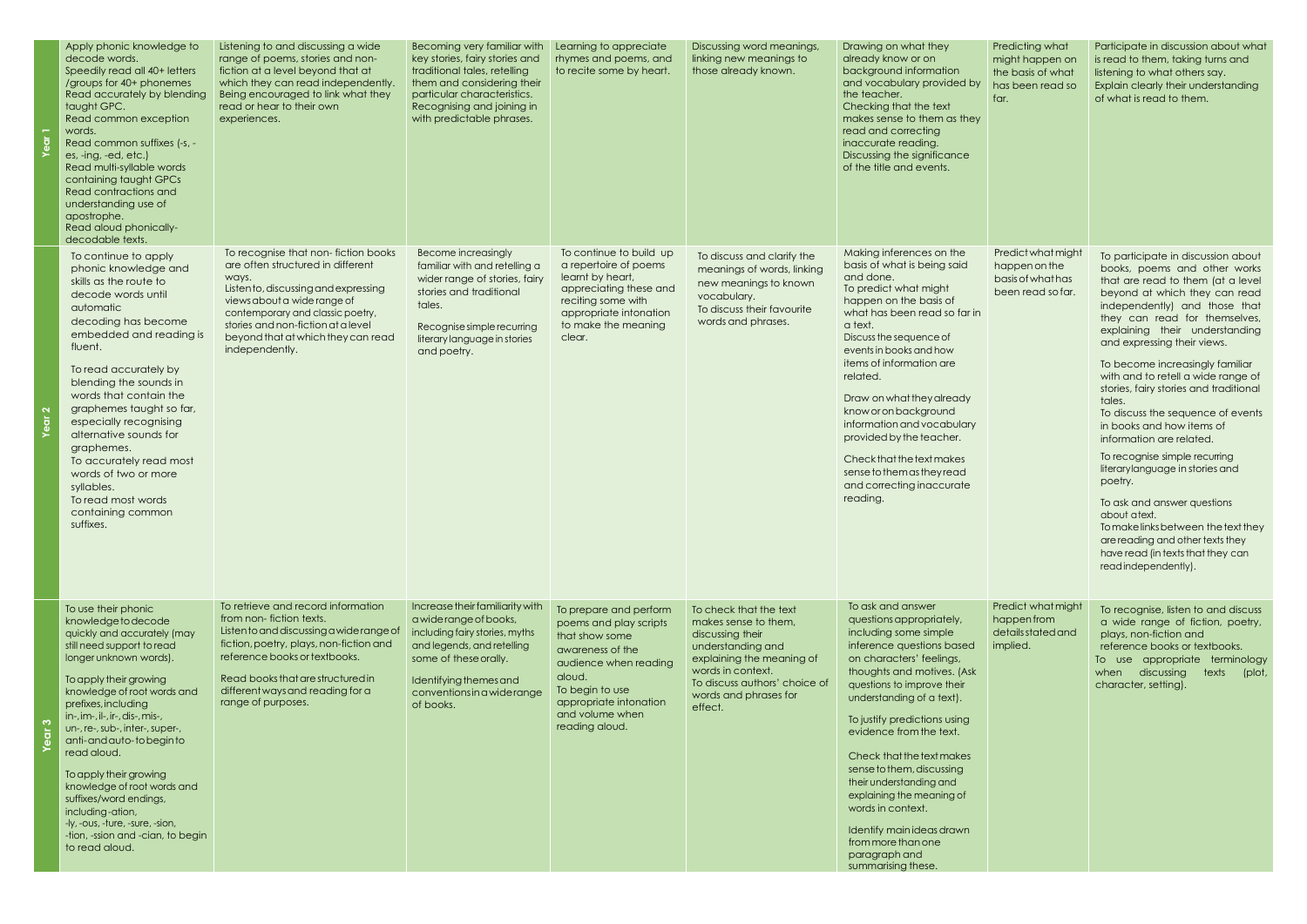| To read most words fluently<br>and attempt to decode any<br>unfamiliar words with<br>increasing speed and skill.<br>To apply their knowledge of<br>root words, prefixes and<br>suffixes/word endings to read<br>aloud fluently.*                                                                                                                                                                                           | To use all of the organisational<br>devices available within a non-<br>fiction text to retrieve, record and<br>discuss information.<br>To use dictionaries to check the<br>meaning of words that they have<br>read. | Listen to and discussing a<br>wide range of fiction,<br>poetry, plays, non-fiction<br>and reference books or<br>textbooks.<br>Read books that are<br>structured in different ways<br>and reading for a range of<br>purposes.                                                                                                         | To recognise and<br>discuss some different<br>forms of poetry (e.g.<br>free verse or narrative<br>poetry).<br>To prepare and perform<br>poems and play scripts<br>with appropriate<br>techniques (intonation,<br>tone, volume and action)<br>to show awareness of the<br>audience when reading<br>aloud.                                                                                                                       | Discuss vocabulary used to<br>capture readers' interest<br>and imagination.                                                                                                                                       | To ask and answer questions<br>appropriately, including<br>some simple inference<br>questions based on<br>characters' feelings,<br>thoughts and motives. (Ask<br>questions to improve their<br>understanding of a text).<br>To justify predictions using<br>evidence from the text.<br>Check that the text makes<br>sense to them, discussing<br>their understanding and<br>explaining the meaning of<br>words in context.<br>Identify main ideas drawn<br>from more than one<br>paragraph and<br>summarising these.               |
|----------------------------------------------------------------------------------------------------------------------------------------------------------------------------------------------------------------------------------------------------------------------------------------------------------------------------------------------------------------------------------------------------------------------------|---------------------------------------------------------------------------------------------------------------------------------------------------------------------------------------------------------------------|--------------------------------------------------------------------------------------------------------------------------------------------------------------------------------------------------------------------------------------------------------------------------------------------------------------------------------------|--------------------------------------------------------------------------------------------------------------------------------------------------------------------------------------------------------------------------------------------------------------------------------------------------------------------------------------------------------------------------------------------------------------------------------|-------------------------------------------------------------------------------------------------------------------------------------------------------------------------------------------------------------------|------------------------------------------------------------------------------------------------------------------------------------------------------------------------------------------------------------------------------------------------------------------------------------------------------------------------------------------------------------------------------------------------------------------------------------------------------------------------------------------------------------------------------------|
| To read most words fluently<br>and attempt to decode<br>any unfamiliar words with<br>increasing speed and skill,<br>recognising their meaning<br>through contextual cues.<br>To apply their growing<br>knowledge of root words,<br>prefixes and suffixes/ word<br>endings, including<br>-sion, -tion, -cial, -tial,<br>-ant/-ance/-ancy, -ent/-<br>ence/-ency, -able/-ably and -<br>ible/ibly, to read aloud<br>fluently.* | To use knowledge of texts and<br>organisation devices to retrieve,<br>record and discuss information from<br>fiction and non-fiction texts.                                                                         | Increase their familiarity with<br>a wide range of books,<br>including myths, legends and<br>traditional stories, modern<br>fiction, fiction from our<br>literary heritage, and books<br>from other cultures and<br>traditions.<br>Identifying and discussing<br>themes and conventions in<br>and across a wide range<br>of writing. | To continually show an<br>awareness of audience<br>when reading out loud<br>using intonation, tone,<br>volume and action.<br>Continue to read and<br>discuss an increasingly<br>wide range of fiction,<br>poetry, plays, non-fiction<br>and reference books or<br>textbooks.<br>Read books that are<br>structured in different ways<br>and reading for a range<br>of purposes.<br>Make comparisons within<br>and across books. | To discuss vocabulary used<br>by the author to create<br>effect including figurative<br>language.<br>To evaluate the use of<br>authors' language and<br>explain how it has created<br>an impact on<br>the reader. | To draw inferences from<br>characters' feelings,<br>thoughts and motives.<br>To make predictions based<br>on details stated and<br>implied, justifying them in<br>detail with evidence from<br>the text<br>Check that the book makes<br>sense to them, discussing their<br>understanding and exploring<br>the meaning of words in<br>context.<br>Ask questions to improve<br>their understanding.<br>Summarising the main ideas<br>drawn from more than one<br>paragraph, identifying key<br>details to support the main<br>ideas. |

| Predict what might<br>happen from<br>details stated and<br>implied. | To discuss and compare texts<br>from a wide variety of genres and<br>writers.<br>To read for a range of purposes.<br>To identify themes and<br>conventions in a wide range of<br>books.<br>To refer to authorial style, overall<br>themes (e.g. triumph of good<br>over evil) and features (e.g.<br>greeting in letters, a diary<br>written in the first person or the<br>use of presentational devices<br>such as numbering and<br>headings).<br>To identify how language,<br>structure and presentation<br>contribute to meaning.<br>To identify main ideas drawn from<br>more than one paragraph and<br>summarise these. |
|---------------------------------------------------------------------|-----------------------------------------------------------------------------------------------------------------------------------------------------------------------------------------------------------------------------------------------------------------------------------------------------------------------------------------------------------------------------------------------------------------------------------------------------------------------------------------------------------------------------------------------------------------------------------------------------------------------------|
| Predict what might<br>happen from<br>details stated and<br>implied. | To read a wide range of genres,<br>identifying the characteristics of<br>text types (such as the use of the<br>first person in writing diaries and<br>autobiographies) and differences<br>between text types.<br>To participate in discussions<br>about books that are read to<br>them and those they can read<br>for themselves, building on their<br>own and others' ideas and<br>challenging views courteously.<br>To identify main ideas drawn from<br>more than one paragraph and to<br>summarise these.<br>Torecommend texts to peers based<br>on personal choice.                                                    |